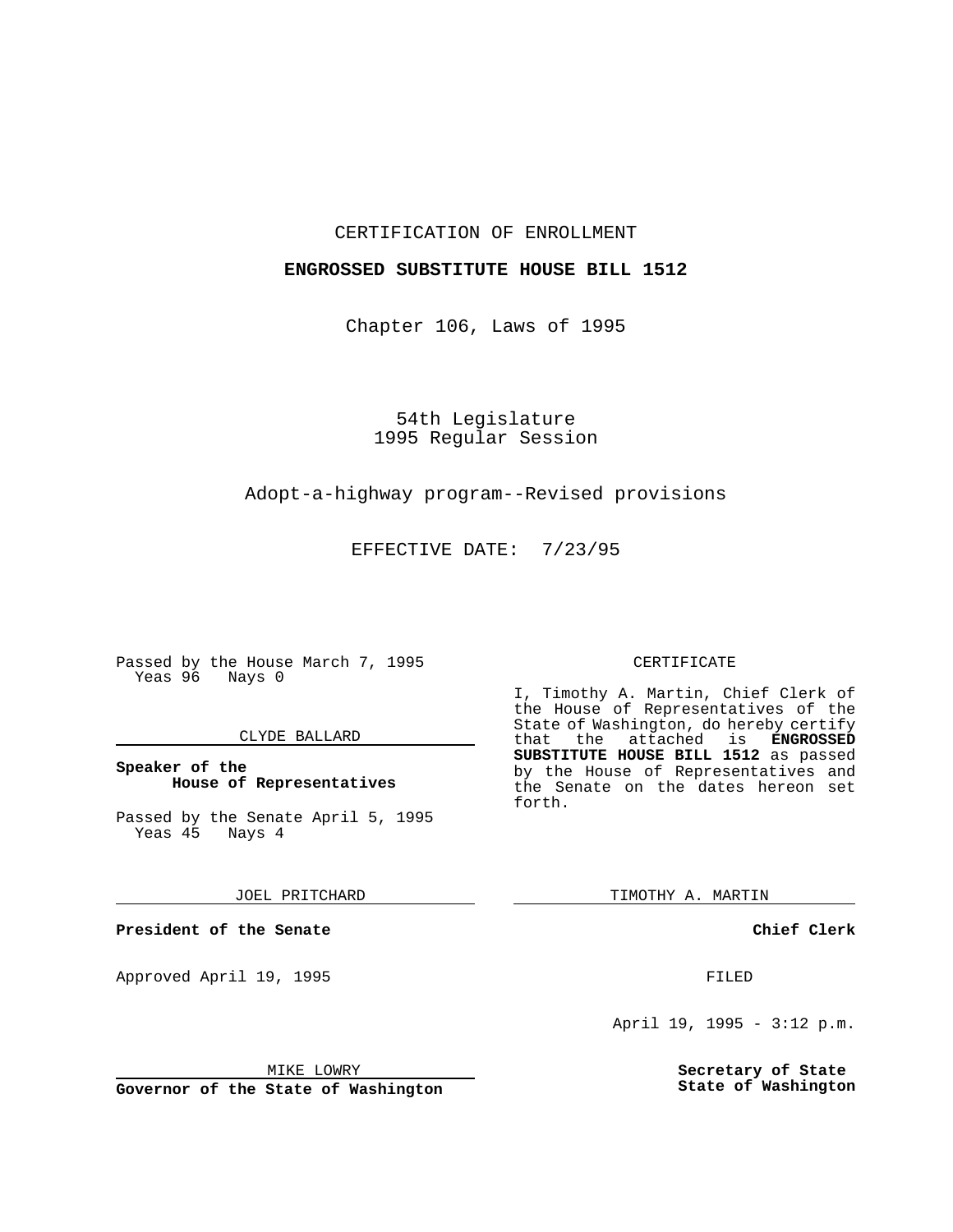# **ENGROSSED SUBSTITUTE HOUSE BILL 1512** \_\_\_\_\_\_\_\_\_\_\_\_\_\_\_\_\_\_\_\_\_\_\_\_\_\_\_\_\_\_\_\_\_\_\_\_\_\_\_\_\_\_\_\_\_\_\_

\_\_\_\_\_\_\_\_\_\_\_\_\_\_\_\_\_\_\_\_\_\_\_\_\_\_\_\_\_\_\_\_\_\_\_\_\_\_\_\_\_\_\_\_\_\_\_

Passed Legislature - 1995 Regular Session

# **State of Washington 54th Legislature 1995 Regular Session**

**By** House Committee on Transportation (originally sponsored by Representatives Romero, Chandler, Patterson, Quall, Tokuda, D. Schmidt, Skinner, Chopp, Elliot, Johnson, Ogden, Scott, Blanton, Brown, Hatfield, R. Fisher, Basich, Sheldon, Appelwick, Dellwo, Wolfe, Rust, Regala, Chappell, Kremen, Dickerson, Kessler, Costa, Poulsen and Cody)

Read first time 02/10/95.

1 AN ACT Relating to adopt-a-highway programs; amending RCW 2 47.40.100; and creating a new section.

3 BE IT ENACTED BY THE LEGISLATURE OF THE STATE OF WASHINGTON:

4 **Sec. 1.** RCW 47.40.100 and 1990 c 258 s 5 are each amended to read 5 as follows:

6 (1) The department of transportation shall establish a state-wide 7 adopt-a-highway ((<del>litter control</del>)) program ((whereby volunteer 8 organizations may contribute to a cleaner environment and a more 9 attractive state by adopting sections of state highway and picking up 10 <del>litter along those sections</del>)). The purpose of the program is to 11 provide volunteers and businesses an opportunity to contribute to a 12 cleaner environment, enhanced roadsides, and protection of wildlife 13 habitats. Participating volunteers and businesses shall adopt 14 department-designated sections of state highways, rest areas, park and 15 ride lots, intermodal facilities, and any other facilities the 16 department deems appropriate, in accordance with rules adopted by the 17 department. The department may elect to coordinate a consortium of 18 participants for adopt-a-highway projects.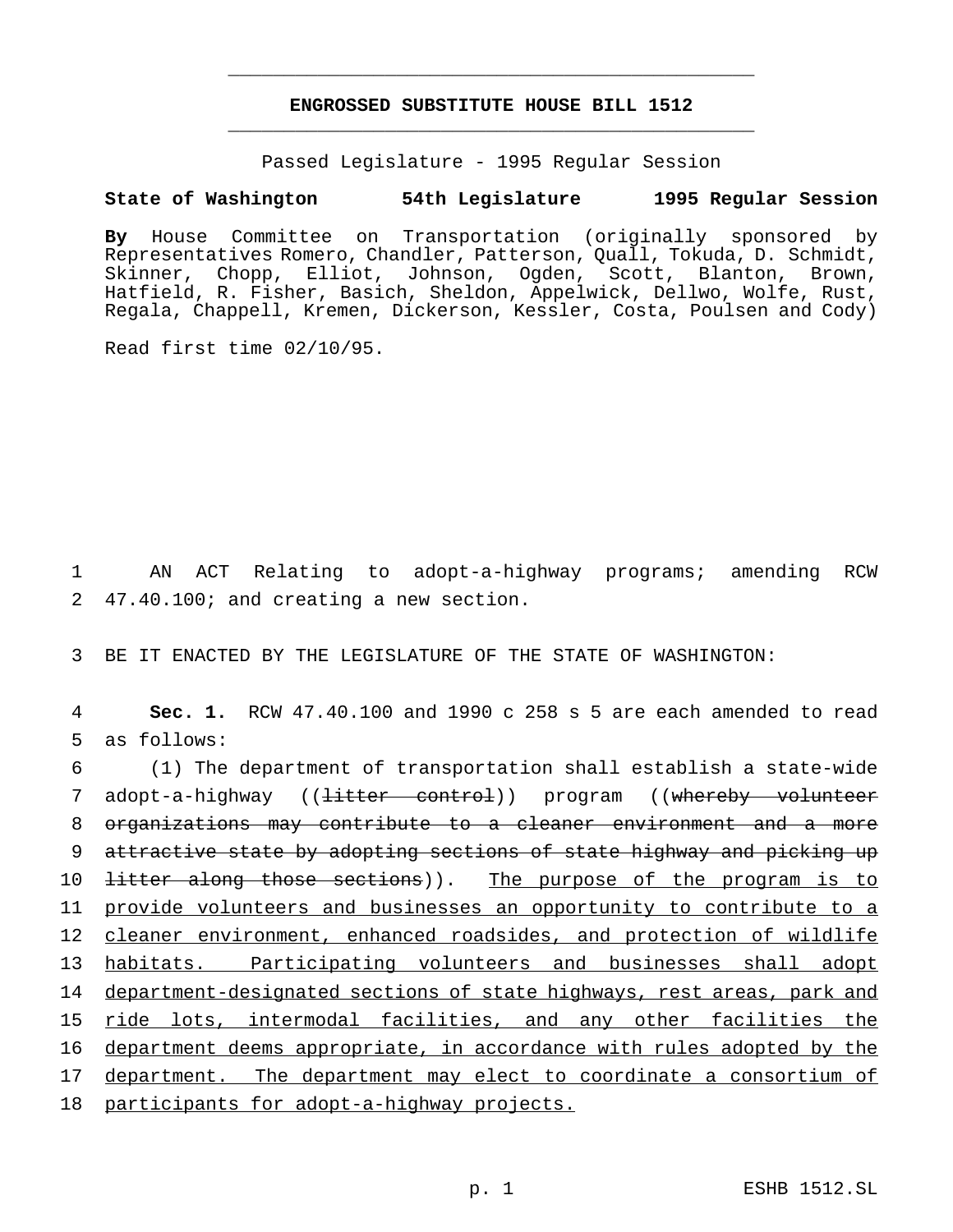The adopt-a-highway program shall include, at a minimum, litter control for the adopted section, and may include additional 3 responsibilities such as planting and maintaining vegetation, 4 controlling weeds, graffiti removal, and any other roadside improvement or clean-up activities the department deems appropriate. The department shall not accept adopt-a-highway proposals that would have the effect of terminating classified employees or classified employee positions.

9 (2) A volunteer group or business choosing to participate in the 10 adopt-a-highway program must submit a proposal to the department. The 11 department shall review the proposal for consistency with departmental 12 policy and rules. The department may accept, reject, or modify an 13 applicant's proposal.

14 (3) The department shall seek partnerships with volunteer groups 15 and businesses to facilitate the goals of this section. The department 16 may solicit funding for the adopt-a-highway program that allows private 17 entities to undertake all or a portion of financing for the 18 initiatives. The department shall develop guidelines regarding the 19 cash, labor, and in-kind contributions to be performed by the 20 participants.

21 (4) An organization whose name: (a) Endorses or opposes a particular candidate for public office, (b) advocates a position on a specific political issue, initiative, referendum, or piece of legislation, or (c) includes a reference to a political party shall not be eligible to participate in the adopt-a-highway program.

26  $((+2))$  (5) In administering the adopt-a-highway program, the 27 department shall:

28 (a) Provide a standardized application form, registration form, and 29 contractual agreement for all ((volunteer)) participating groups. 30 ((Such)) The forms shall notify the prospective participants of the 31 risks and responsibilities to be assumed by ((either)) the department 32 ((and/or the volunteer groups)) and the participants;

33 (b) Require all ((<del>volunteers</del>)) <u>participants</u> to be at least fifteen 34 years of age;

35 (c) Require parental consent for all minors;

36 (d) Require at least one ((volunteer)) adult supervisor for every 37 eight minors;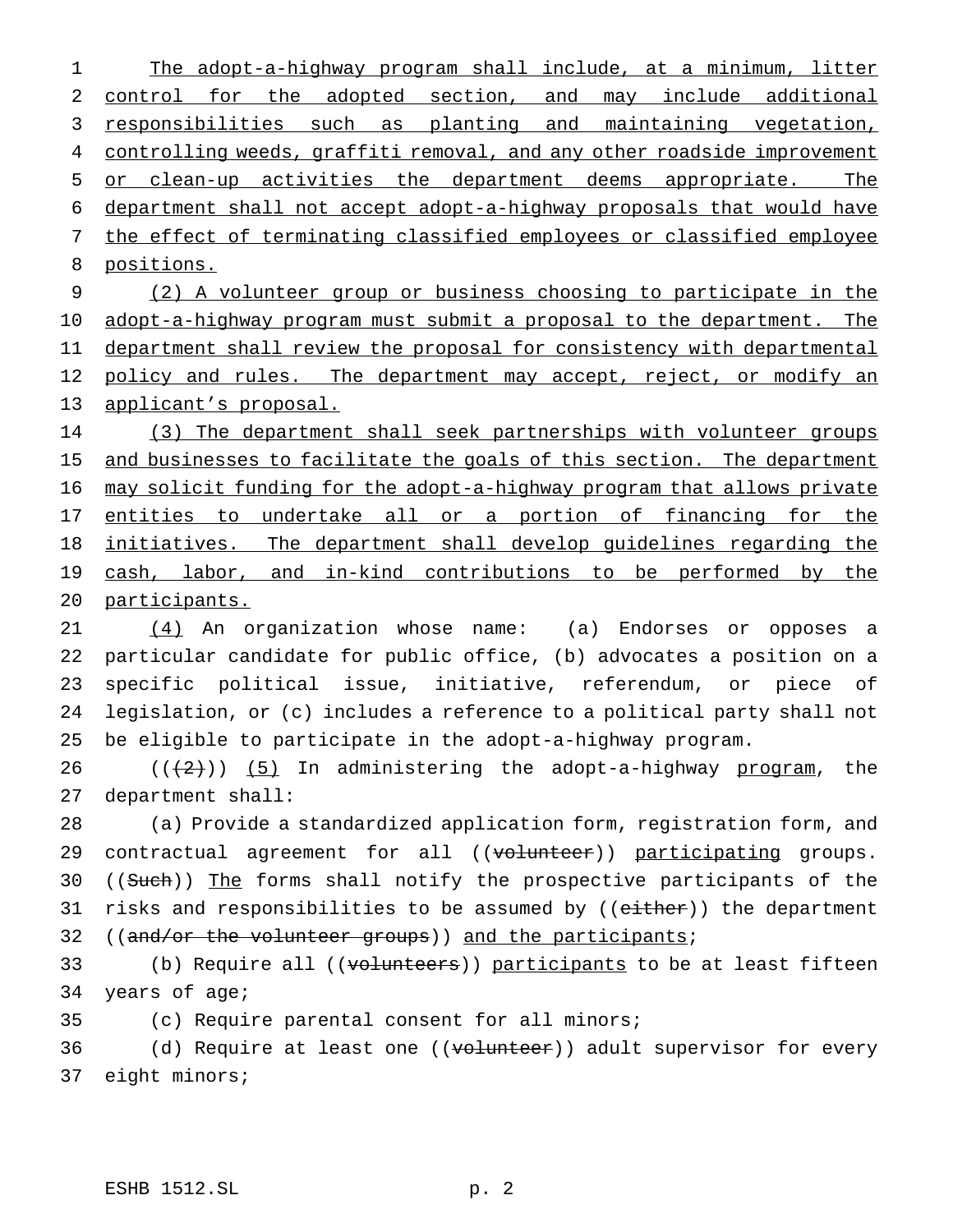1 (e) Require one designated leader for each ((volunteer)) 2 participating organization, unless the department chooses to coordinate 3 a consortium of participants;

4 (f) Assign each ((volunteer)) participating organization a section 5 or sections of state highway, or other state-owned transportation 6 facilities, for a specified period of time;

7 (g) Recognize the efforts of a participating organization by 8 erecting and maintaining signs with the organization's name on both 9 ends of the organization's section of highway;

10 (h) Provide appropriate safety equipment ((and "Volunteer Litter 11 Crew Ahead" signs)). Safety equipment((, other than hardhats,)) issued 12 to ((volunteer organizations)) participating groups must be returned to 13 the department ((after each use for reuse by other volunteer groups)) 14 upon termination of the applicable adopt-a-highway agreement;

15 (i) Provide safety training for all ((volunteers)) participants;

16 (j) Pay any and all premiums or assessments required under RCW 17 51.12.035 to secure medical aid benefits under chapter 51.36 RCW for 18 all volunteers participating in the program;

19 (k) Require participating businesses to pay all employer premiums 20 or assessments required to secure medical aid benefits under chapter 21 51.36 RCW for all employees or agents participating in the program;

22 (1) Maintain records of all injuries and accidents that occur;

23  $((+1))$  (m) Adopt rules ((which)) that establish a process to 24 resolve any question of an organization's eligibility to participate in 25 the adopt-a-highway program;

26  $((+m))$   $(n)$  Obtain permission from property owners who lease right 27 of way before allowing ((a volunteer)) an organization to adopt a 28 section of highway on such leased property; and

29  $((+h))$  (o) Establish procedures and guidelines for the adopt-a-30 highway program.

 $((+3))$  (6) Nothing in this section affects the rights or activities of, or agreements with, adjacent landowners, including the use of rights of way and crossings, nor impairs these rights and uses by the placement of signs.

35 NEW SECTION. **Sec. 2.** If specific funding for the purposes of this 36 act, referring to this act by bill number, is not provided for in a 37 transportation appropriations act in 1995 that either becomes law under